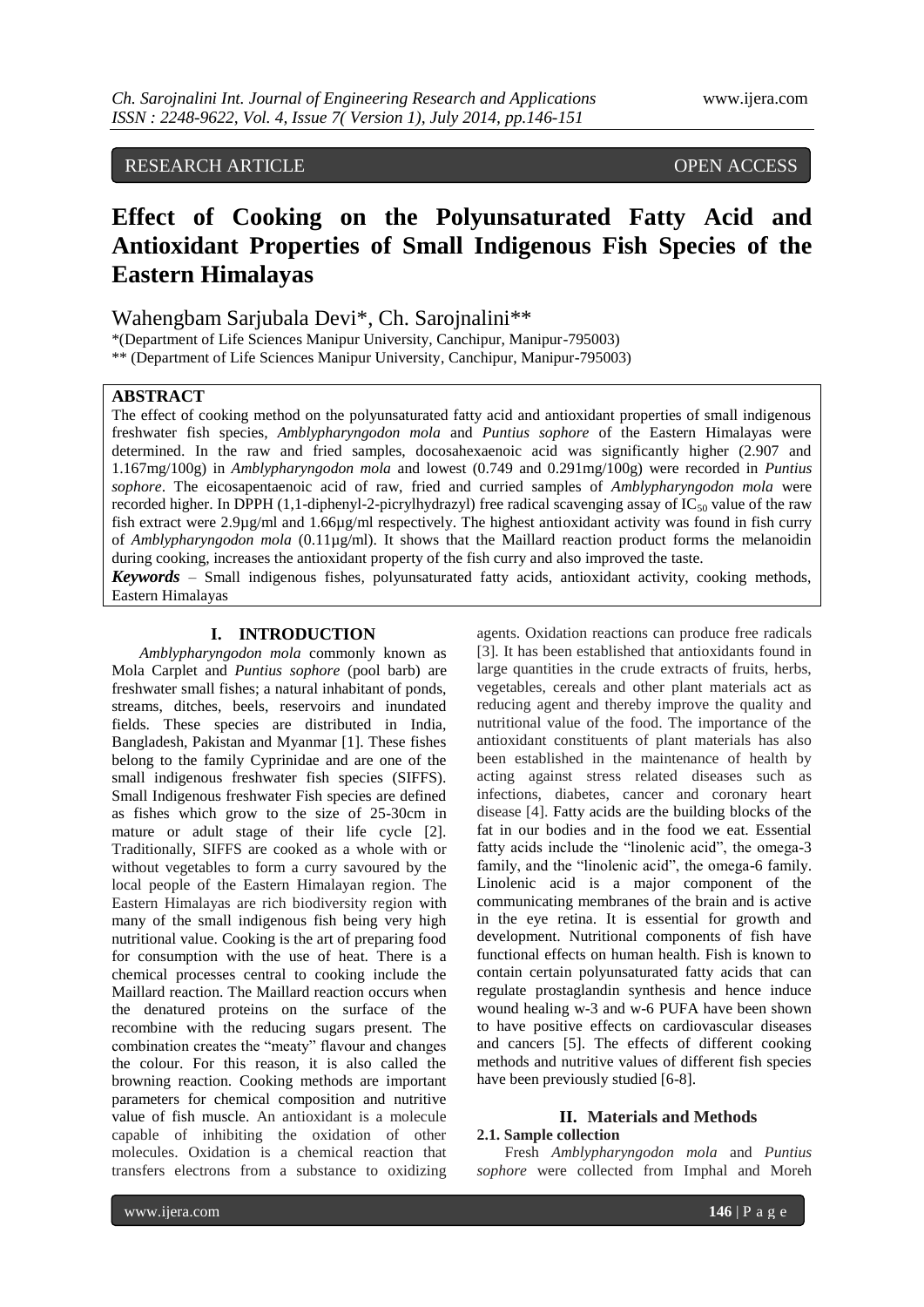market of Manipur, Uzzan market of Guwahati, Assam, Lamphalong, Myanmar and other different markets of the Eastern Himalayas. The vegetables like *Alocasia indica*, tomato and pea were purchased from Imphal market and brought to the Life Sciences Department, Manipur University.

#### **2.2. Sample preparation and cooking**

1kg of fish was divided into four equal lots, each lot equivalent to 250g. The first lot was uncooked while the remaining lot was cooked in the following methods i.e. frying, steaming, currying and before currying the fish was fried. The frying of fish was carried out in a frying pan of 2 litre capacity at temperature  $180^{\circ}$ C for 4 minutes. Soyabean oil was used for pan-frying. Fried fish was cooked with chopped vegetables for 35min. Steam cooking was done in pressure cooker. After cooking process, the fishes were taken out and used for various analyses. The fish in each lot were homogenized using a mortar and pestle and analyzed to determine Antioxidant property and polyunsaturated fatty acids. All assays were conducted on triplicate samples of the homogenates.

#### **2.3.Sample preparation for** *in vitro* **experiments of antioxidant properties**

Fresh and cooked fish extracts were prepared in 90% aqueous methanol solution. Fresh *Amblypharyngodon mola* and *Puntius sophore* was washed with tap water and blotted dry. The vegetable which was added in fish curry preparation was removed, and 1g of raw and cooked fish was made into a paste using mortar and pestle. The paste was made a final concentration of 100mg/ml and homogenized separately for each of the samples. The homogenates were collected and centrifuged at 3,000 g for 10 min to get a clear supernatant. Finally, the clear supernatant was decanted and filtered through Whatman No.1 filter paper and stored at  $4 \text{ }^{\degree}C$  for subsequent use. All assays were conducted on triplicate samples of the homogenates.

#### **2.4. Determination of Antioxidant Properties and DPPH Scavenging Activity**

The free radical scavenging capacity of the extracts were determined using DPPH (1,1-diphenyl-2-picrylhydrazyl) [9]. The reaction mixture consisted of 125 μM DPPH with 5 μg/ml, 10 μg/ml, 15 μg/ml and 20 μg/ml of the fish extract. The stock solutions of 0.1mM ascorbic acid are used as reference antioxidants. After a 30 min incubation period in the dark room temperature, the absorbance was read against a blank at 517 nm. Percentage inhibition was determined by comparison with a methanol treated control group. The degree of decolouration indicates the free radical scavenging efficiency of the substances.

# **2.5. Sample preparation for** *in vitro* **experiments of polyunsaturated fatty acids content**

## 2.5.1. Extraction of sample

The raw and cooked fish tissue is macerated with Bloor's mixture (ethanol-ether 3:1) in a mortar and pestle and transferred into a glass stopper measuring cylinder and left overnight. It is then made up to the mark and filtered into a polyethene bottle through Whatman No.1 filter paper.

#### 2.5.2. Polyunsaturated fatty acids content

Polyunsaturated fatty acids content was done following the method of AOAC [10]. 2ml of the sample solution is transferred to a reaction tube and the solvent is evaporated. Absolute ethanol and KOH glycol reagent are added and mixed thoroughly. The air in the tube is removed by heating  $180^{\circ}$ C. A tube with only reagent and ethanol, which serves as a blank, is run with each set of samples.

#### **2.6. Statistical Analysis**

The data were analysed using one-way analysis of variance (ANOVA) and the significant differences between means of experiments were determined by post hoc Duncan's multiple range test. A significance level of 0.05 was chosen. Data were analysed using SPSS package (Version 17.0). Differences were considered significant at p<0.05 [11].

#### **III. Results and Discussion**

The antioxidant activities of raw and processed *Puntius sophore* and *Amblypharyngodon mola* are shown in Table 1 and 2. The inhibition at 50% ( $IC_{50}$ ) value of reference ascorbic acid was 46.66µg/ml. The co-relation coefficient value of raw *Puntius sophore and Amblypharyngodon mola* were  $r^2 = 0.8878$ , and  $r^2$  = 0.8252. The highest antioxidant activity was found in raw *Amblypharyngodon mola* due to lesser IC  $_{50}$  value of the fish. The higher the IC<sub>50</sub> value lesser the antioxidant properties. The *Puntius sophore*  has also had the antioxidant activity when compared to *Amblypharyngodon mola*. This result indicates that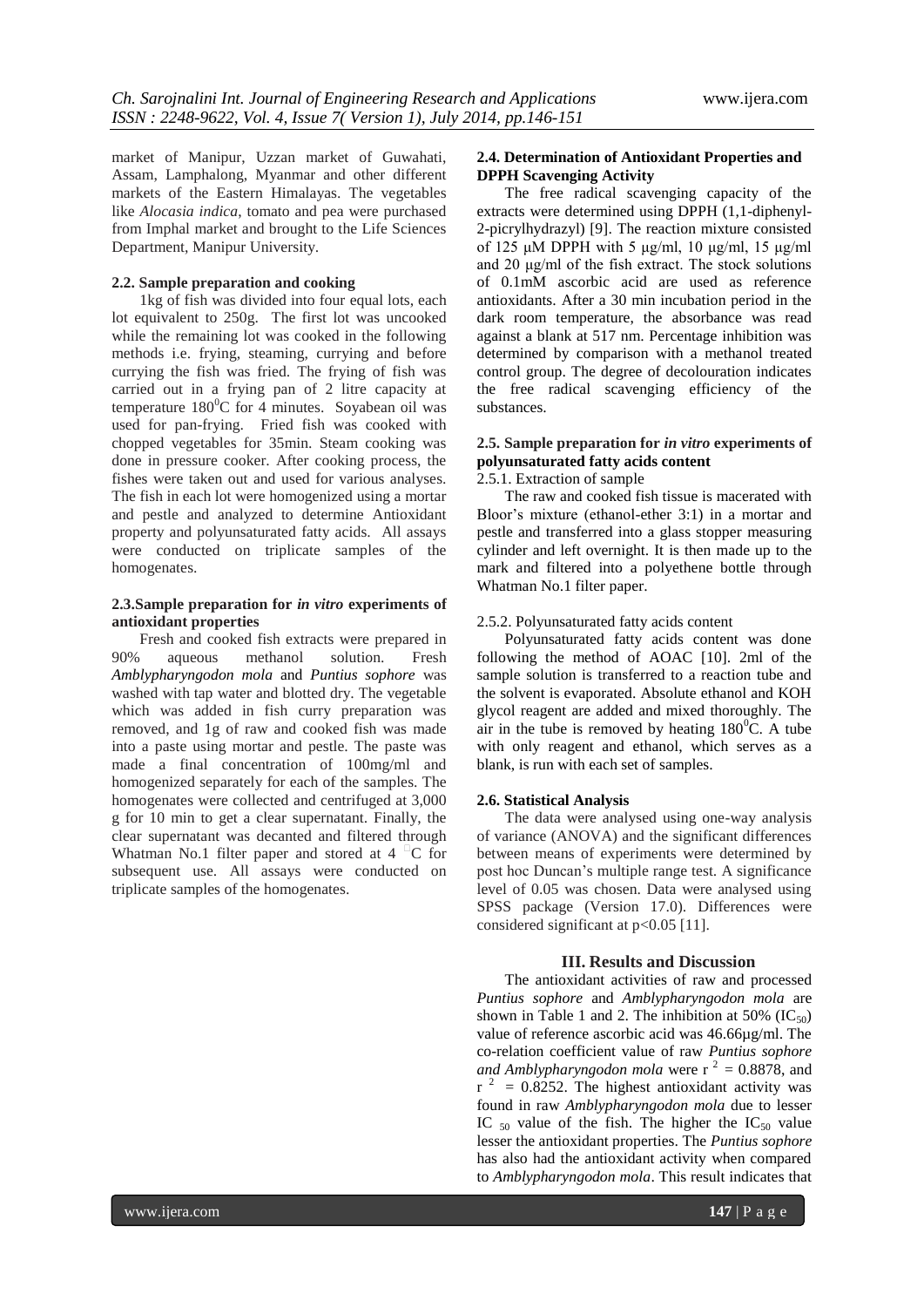the raw fish extract have antioxidative properties. DPPH is a chromogen-radical- containing compound that can directly react with antioxidants. When the DPPH radical is scavenged by antioxidants through the donation of hydrogen to form a stable DPPH-H molecule, the colour is changed from purple to yellow [12]. Stable radical DPPH has been widely used for the determination of primary antioxidant activity, that is, the free radical scavenging activities of pure antioxidant compounds, plant and fruit extracts, and food materials [13].

Table 1: Antioxidant properties of raw and processed *Puntius sophore*

| <i>Puntius sophore</i> | $IC_{50}$ (µg/ml) |
|------------------------|-------------------|
| Ascorbic Acid          | 46.66             |
| Raw                    | 16.09             |
| Steam                  | 8.99              |
| Fried                  | 0.59              |
| Curried                | 1.66              |

Table 2: Antioxidant properties of raw and processed *Amblypharyngodon mola*

| Amblypharyngodon mola | $IC_{50}$ (µg/ml) |
|-----------------------|-------------------|
| Ascorbic Acid         | 46.66             |
| Raw                   | 2.99              |
| Steam                 | 25.10             |
| Fried                 | 16.39             |
| Curried               | 0.11              |

The co-relation coefficient  $(r^2)$  value of steamed *Puntius sophore* and *Amblypharyngodon mola* were r  $^{2}$  = 0.5022 and r <sup>2</sup> = 0.6807. The IC <sub>50</sub> values of steamed *Puntius sophore and Amblypharyngodon mola* were 8.99µg/ml and 25.10µg/ml. The results suggest that the all steam fishes have antioxidant activities. The steamed *Puntius sophore* has the antioxidant properties and when compared to steam *Amblypharyngodon mola* it was found higher antioxidant properties. This result indicates that the steamed cooked fish extracts have antioxidative properties. The co-relation coefficient value of fried *Puntius sophore and Amblypharyngodon mola* were r  $^{2}$  = 0.6665 and r <sup>2</sup> = 0.242. The IC <sub>50</sub> values of fried *Puntius sophore and Amblypharyngodon mola* were 0.59µg/ml and 16.39µg/ml. The highest antioxidant activity was found in *Puntius sophore* due to less  $IC_{50}$ value. The results suggest that the fried fish extracts have antioxidant potential to scavenge the free radicals.The co-relation coefficient value of curried *Puntius sophore and Amblypharyngodon mola* were r  $^{2}$  = 0.9507 and r <sup>2</sup> = 0.7842. The IC <sub>50</sub> values of *Puntius sophore and Amblypharyngodon mola* were 1.66µg/ml and 0.11µg/ml. The highest antioxidant activity was found in curried *Amblyphayngodon* 

*mola*. The results are in agreement with those obtained from the antioxidant activity determined by the DPPH radical scavenging assay. Compounds responsible for reducing activity are formed during the thermolysis of Amadori products in the primary phase of Maillard reaction [14] or they could be formed by heterocyclic compounds of Maillard reaction [15]. The results revealed that the Maillard reacted products (MRPs) could function as electron donors. The hydroxyl groups of MRPs play an important role in reducing activity [16]. Additionally, the intermediate reductone compounds of MRPs were reported to break the radical chain by donation of hydrogen atom [17-18]. Table 3 and 4 shows the polyunsaturated fatty acid contents raw and processed fishes of *Puntius sophore* and *Amblypharyngodon mola*.

The polyunsaturated fatty acid (PUFA) consists of Docosahexaenoic acid (DHA), Eicosapentaenoic acid (EPA), Arachidonic acid (AA), Lenolenic acid (ALA) and Lenoleic acid (LA). In raw fish, DHA was significantly highest  $(2.907mg/100g)$  in was significantly highest (2.907mg/100g) in<br>Amblypharyngodon mola and lowest was *Amblypharyngodon mola* and lowest was (0.749mg/100g) in *Puntius sophore.* The EPA, AA, lenolenic and linoleic acid are the essential fatty acids which mean that our bodies are not able to synthesize the compounds they are provided with the diet. Among the PUFA, the most dominant was DHA in all raw fish samples. The present study shows that a total PUFA level varies among the species. Fish oil is considered as liquid oil, but, in fact contains triglycerides of intermediate melting point for the oils to be partially solid at  $20^{\circ}$ C. Fish oils are unique in the variety of fatty acids of which they composed and their degree of un-saturation [19]. Polyunsaturated fatty acids composition may vary among species of fish, even among fresh water and marine fish [20]. The Omega-3 and Omega-6 polyunsaturated fatty acids (PUFA) have been shown to have positive effects on Cardiovascular and Cancers [21].

The contents of DHA, EPA and AA of steamed *Amblypharyngodon mola* and *Puntius sophore* were ranged from 1.3 to 2.907mg/100g, 0.863 to 1.757mg/100g, 0.08 to 0.097 mg/100g. In steamed fishes their levels of DHA were decreased significantly  $(p<0.05)$  from raw in *Amblypharyngodon mola* and increased significantly (p<0.05) in raw *Puntius sophore* (2.907mg/100g). The level of EPA was increased significantly  $(p<0.05)$  in all fish samples.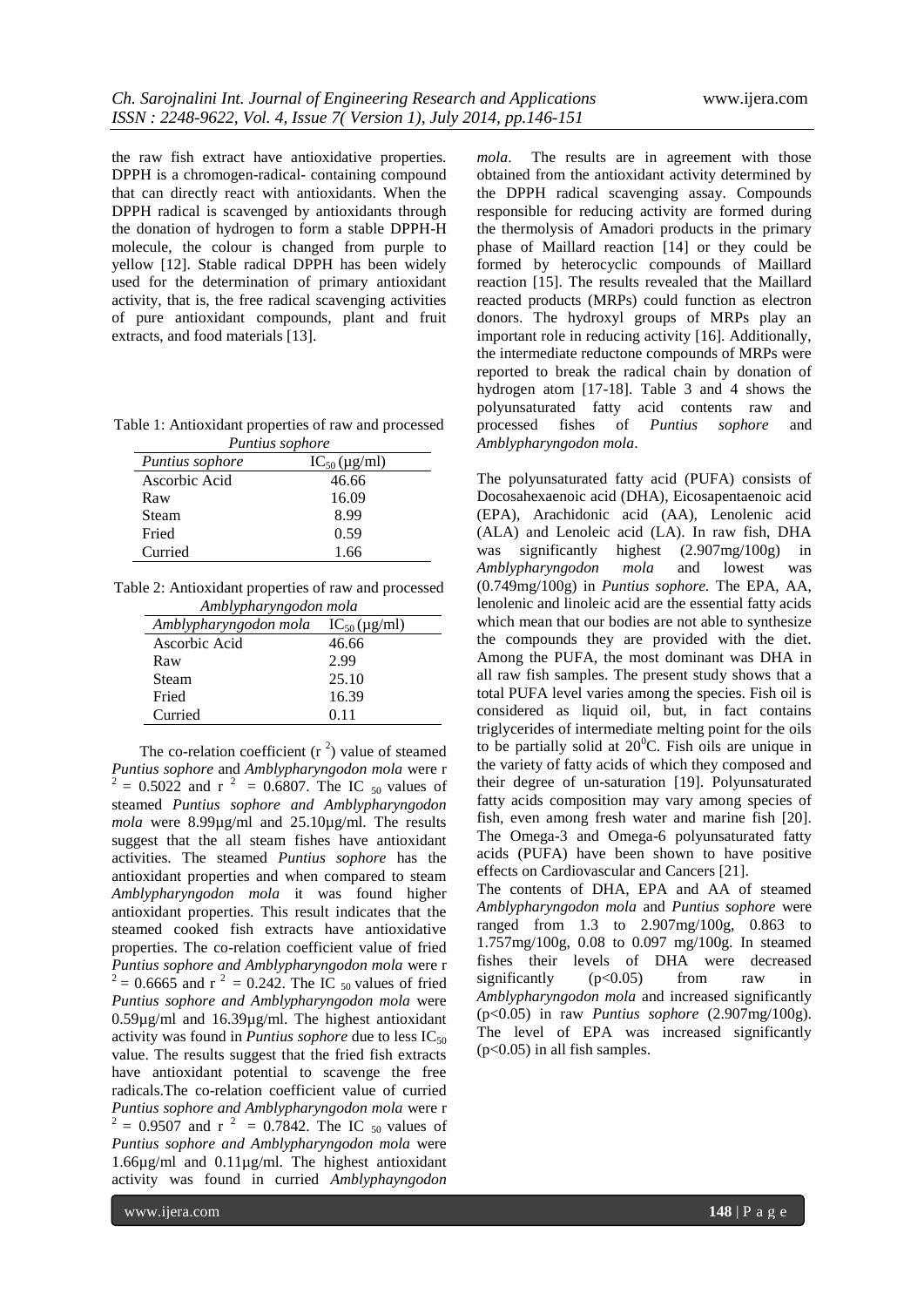| and cooked Puntius sophore                                      |                         |                         |                    |                         |  |  |
|-----------------------------------------------------------------|-------------------------|-------------------------|--------------------|-------------------------|--|--|
| <b>PUFA</b>                                                     | Raw                     | Steam                   | Fried              | Curried                 |  |  |
| <b>DHA</b>                                                      | 0.75                    | 2.92                    | 0.28               | 1.93                    |  |  |
|                                                                 | $\pm 0.00^{\rm b}$      | $\pm 0.00^{\text{d}}$   | $\pm 0.00^a$       | $\pm 0.00^{\circ}$      |  |  |
| <b>EPA</b>                                                      | 0.04                    | 1.73                    | 0.12               | 0.15                    |  |  |
|                                                                 | $\pm 0.00^{\text{a}}$   | $\pm 0.00^{\mathrm{d}}$ | $\pm 0.00^{\rm b}$ | $\pm 0.00^{\circ}$      |  |  |
| AA                                                              | 0.06                    | 1.90                    | 0.21               | 0.31                    |  |  |
|                                                                 | $\pm 0.00^{\text{a}}$   | $\pm 0.00^{\rm d}$      | $\pm 0.00^{\rm b}$ | $\pm 0.00^{\circ}$      |  |  |
| Lenolenic                                                       | 0.91                    | 1.89                    | 3.02               | 3.06                    |  |  |
| Acid                                                            | $\pm 0.00^{\circ}$      | $\pm 0.01^{\rm b}$      | $\pm 0.00^{\circ}$ | $\pm 0.00^{\mathrm{d}}$ |  |  |
| Lenoleic                                                        | 2.19                    | 1.36                    | 1.90               | 1.43                    |  |  |
| Acid                                                            | $\pm 0.00^{\mathrm{d}}$ | $\pm 0.00a$             | $\pm 0.00^{\circ}$ | $\pm 0.00b$             |  |  |
| $-1$ $-$<br>$\mathbf{Y} \mathbf{Z}$ . The state of $\mathbf{Y}$ |                         |                         |                    |                         |  |  |

Table 3: Polyunsaturated fatty acid (PUFA) of raw

Values are shown as mean±standard error of triplicates.

Values within the same row have different superscripts are significantly differences *(P<0.05)*

Table 4: Polyunsaturated fatty acid (PUFA) of raw and processed *Amblypharyngodon mola*

| $, \ldots,$ |                         |                         |                         |                         |  |  |
|-------------|-------------------------|-------------------------|-------------------------|-------------------------|--|--|
| <b>PUFA</b> | Raw                     | Steam                   | Fried                   | Curried                 |  |  |
| <b>DHA</b>  | 2.91                    | 1.37                    | 1.15                    | 1.72                    |  |  |
|             | $\pm 0.00^{\mathrm{d}}$ | $\pm 0.00^{\rm b}$      | $\pm 0.00^{\text{a}}$   | $\pm 0.00^{\circ}$      |  |  |
| <b>EPA</b>  | 0.12                    | 0.86                    | 0.50                    | 0.73                    |  |  |
|             | $\pm 0.00^{\rm a}$      | $\pm 0.00^{\mathrm{d}}$ | $\pm 0.00^{\rm b}$      | $\pm 0.00^{\circ}$      |  |  |
| AA          | 0.13                    | 0.09                    | 2.03                    | 1.83                    |  |  |
|             | $\pm 0.00^{\rm b}$      | $\pm 0.00^{\text{a}}$   | $\pm 0.00^{\mathrm{d}}$ | $\pm 0.00^{\circ}$      |  |  |
| Lenolenic   | 1.40                    | 1.08                    | 2.31                    | 2.86                    |  |  |
| Acid        | $\pm 0.00^{\rm b}$      | $\pm 0.00^{\text{a}}$   | $\pm 0.00^{\circ}$      | $\pm 0.00^{\mathrm{d}}$ |  |  |
| Lenoleic    | 2.30                    | 2.03                    | 1.35                    | 1.01                    |  |  |
| Acid        | $\pm 0.00^{\mathrm{d}}$ | $\pm 0.00^{\circ}$      | $\pm 0.00^{\rm b}$      | $\pm 0.00^{\text{a}}$   |  |  |

Values are shown as mean±standard error of triplicates.

Values within the same row have different superscripts are significantly differences *(P<0.05)*

The levels of AA were decreased in steamed *Amblypharyngodon mola* (0.86mg/100g). The level of AA was increased significantly  $(p<0.05)$  in steamed*Puntius sophore* (1.73mg/100g) as compared to the raw. The level of lenolenic acid was increased significantly (p<0.05) in steamed *Puntius sophore*(1.89mg/100g) and decreased significantly (p<0.05) in steamed *Amblypharyngodon mola* (1.08mg/100g)*.* The level of linoleic acid was decreased significantly  $(p<0.05)$  in all raw and cooked samples. In fried samples the level of DHA were decreased significantly  $(p<0.05)$  in all samples. The level of EPA, AA and lenolenic acid were increased significantly  $(p<0.05)$  in all the fish samples. The level of linoleic acid was decreased significantly (p<0.05) in fried *Amblypharyngodon mola*(1.35mg/100g) and increased significantly (p<0.05) in fried *Puntius sophore* (1.9mg/100g)*.*

In curried samples, the level of DHA was increased significantly (p<0.05) in curried *Puntius* 

www.ijera.com **149** | P a g e

*sophore*(1.93mg/100g) and decreased significantly (p<0.05) in curried *Amblypharyngodon mola*(1.72mg/100g). The levels of EPA, AA and lenolenic acid were increased significantly  $(p<0.05)$ in all the fish samples. The level of linoleic acid was<br>decreased significantly  $(p<0.05)$  in curried decreased significantly  $(p<0.05)$  in<br>Amblypharyngodon mola(1.01mg/100g)  $mola(1.01mg/100g)$  and increased significantly (p<0.05) in curried *Puntius sophore*(1.43mg/100g). The changes in amounts of EPA and DHA observed in the results were caused by changes in amounts of water and fat rather than a consequence of applying heat during cooking. The changes in lipid extractability had also some influence on the amount of measured EPA and DHA, what in turn directly affected percentages and composition of fatty acids. Alkanes/alkenes, alcohols, aldehydes and ketones may be produced by thermal oxidation and degradation of polyunsaturated fatty acid [22-23]. Results illustrated that there were obvious qualitative and quantitative differences between raw and cooked flavour were affected by methods of cooking before serving. Most of the flavour compounds represented is well known in lipid oxidation products. There were some compounds that generated via lipoxygenase, amino acid degradation and Maillard reaction. Aroma generated during heat process can be affected by lipid content and fatty acid composition of food. High proportions of unsaturated fatty acids in fish can give more unsaturated volatile aldehydes. Guizani *et al*. [24], reported that in smoked Tuna polyunsaturated fatty acids (PUFAs) significantly decreased after smoking. Kaya *et al.*  [25], also reported the similar effect of hot smoking in the fatty acids of sturgeon. The recommended daily intake of EPA and DHA is 1g/day [26-27], noted that n-3 PUFA, principally DHA, has a role in maintaining the structure and functional integrity of fish cells. In addition, DHA has a specific and important role in neural (brain and eyes) cell membranes. Moreover, DHA is considered a desirable property in fish for human nutrition and health. Fish lipids, due to high amounts of unsaturated fatty acids and low amounts of natural antioxidants, auto-oxidises at a much more rapid rate than other kinds of lipids [28-29]

### **IV. Conclusion**

From the above investigation it was found that the extracts of fish species (*Puntius sophore and Amblypharyngodon mola*) have noticeable antioxidant activities. It has the ability to scavenge the free radical. The small indigenous fish species had good amount of PUFA content especially omega-3 fatty acids that are likely to lower the risk of heart diseases in adults and support good health and neurodevelopment in infants and young. Small fishes are a valuable and easily available source of food rich in omega-3 fatty acids and natural antioxidant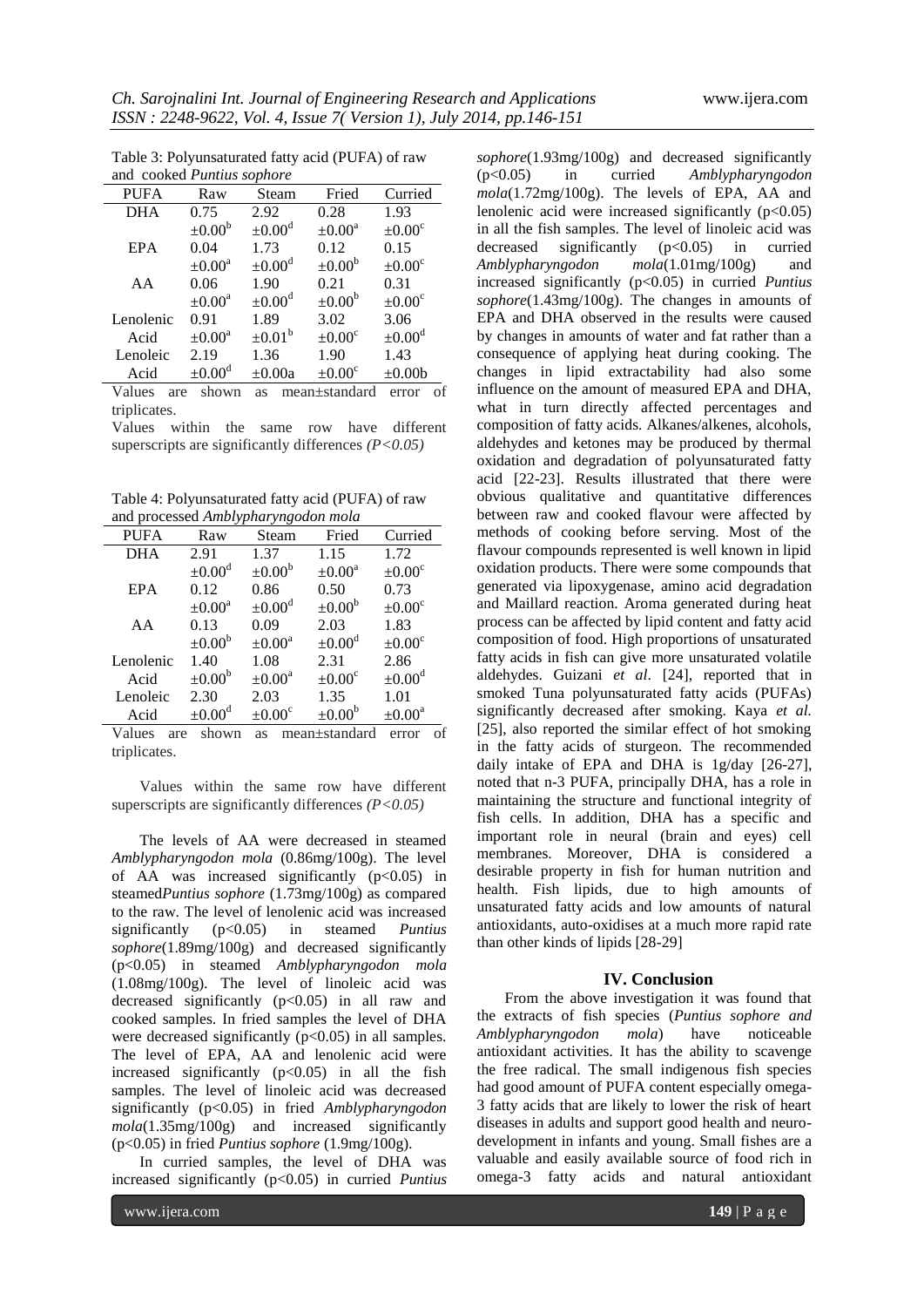properties. Hence, the consumption of small indigenous fishes should be encouraged.

# **References**<br>[1] PK

- [1] PK Talwar & AG Jhingran: *Inland Fishes of India and adjacent countries*. Oxford and IBH Publishing Cooperative Private Limited New Delhi, Bombay and Calcutta, Vol-1 and Vol-2 ,1991, 1-1063
- [2] UK Sarkar & WS Lakra: Small indigenous freshwater fish species of India: Significance, Conservation and utilization, *Aquaculture Asia Magazine*15, 2010, 34-35
- [3] B Ames, MK Shigenega and TM Hagen, Oxidants antioxidants, and the degenerative diseases of ageing. *Proc. Natl Acad Sci, USA* 90, 1993, 7915-7955
- [4] TO Idowu, EO Iwalewa, BA Aderogba, Akinpelu, and AO Ogundaini, *Antinoceptive, inflammatory and antioxidant of eleagnine. An alkanoid isolated from Chrysophyllum albidum seed cotyledons. J. Bio. Sci*, *6*, 2006, 1029-1034
- [5] LA Luzia, GR Sampaio, CMN Castellucci, EAFS Torre*,* The influence of season on the lipid profile of five commercially important species of Braxilian fish. *Food chemistry 83*, 2003, 93-97
- [6] KL Gall, WS Otwell, JA Koburger & H Appledorf: Effects of four cooking methods on proximate, mineral and fatty acid composition of fish fillets, *Journal of Food Science*, *48*, 1983, 1068-1074
- [7] N Gokoglu, P Yerlikaya & M Cengiz: Effects of cooking methods on the proximate composition and mineral contents of rainbow trout *(Oncorhynchus mykiss)*. *Food Chemistry* 84, 2004, 19-22
- [8] Ch. Sarojnalini, W Sarjubala Devi, Impact of Different Cooking Methods on NutritiveValue of Flying Barb *(Esomus danricus)*, World Academy of Science, Engineering and *Technology* 79, 2013, 503- 505
- [9] M K Cuendet, K Hostettmann and O Potterat "*Iridoidglucosides with free radical scavenging properties from Fragareablumei*". *Helvetica Chemica. Acta*, *80*, 1997, 1144-1152
- [10] AOAC (1995).*Official methods of Analysis of association of analytical chemist*  $(16<sup>th</sup>$ ed.). Washington DC: AOAC
- [11] RR Sokal, FJ Rolf, *Introduction to Biostatistics*. (In: W.H. Freeman (Ed), 2nd edition, New York, USA, 1974)
- [12] MY Shon, TH Kim and NJ Sung, *Antioxidants and free radical scavenging*

*activity of Phellinus baumii extracts*. Food Chemistry 82, 2003, 593-597

- [13] PW Shih, PL Pai and HMK Jen, Antioxidant activity of aqueous extracted of selected plants. *Food Chemistry 99*, 2006, 775-783
- [14] JY Hwang, YS Shue and HM Chang, Antioxidant activities of roasted and defatted peanut kernels. *Food Research International* 34, 2001, 639-647
- [15] P Charurin, JM Ames and MD Castiello, Antioxidant activity of coffee model systems. *Journal of Agricultural and Food Chemistry 50*, 2005, 3751-3756
- [16] Y Yoshimura, T Iijima, T Watanabe, and H Nakazawa, Antioxidative effect of Maillard reaction products using glucose-glycine model system. *Journal of Agricultural and Food Chemistry45,* 1997, 4106-4109
- [17] S J Kim and Sy Lee, Antioxidant activity of Maillard reaction products derived from aqueous glucose/glycine, diglycine, and triglycine model systems as a function of heating time. *Food Chemistry, 116*, 2009, 227-232
- [18] L Manzocco, S Calligaris, D Mastrocola, M Nicoli, and C Lerici, Review of nonenzymatic browning and antioxidant capacity in processed food. *Trends in Food Science and Technology 11*, 2011, 340-346
- [19] RG Ackman, SM Barlow, ME Stansby *Fatty acid composition of fish oils, Nutritional evaluation of long-chain fatty acids in fish oil*, Academic Press.1982, 25-80
- [20] S Abd Rahman, SH The, H Osman and NM Daud, Fatty acid composition of some Malaysian Fresh water fish*. Food Chemistry* 54, 1995, 45-49
- [21] WE Corner, *The beneficial effects of Omega-3 fatty acids*. Cardiovascular diseases and neurodevelopment. Current Opinion in Lipidology, 81, 1997, 1-3
- [22] D Chen and M Zhang, Analysis of volatile compounds in Chinese mitten crab (*Eriocheir sinensis*) . *Journal of Food and Drug Analysis.* 14 (3), 2006, 297-303
- [23] DS Mottram, *The chemistry of meat flavour. In F. Shahidi, Flavour of meat, meat products and seafood*, second edition London, Chapman and Hall, 1998, 5-23
- [24] N Guizani, MS Rahman, and M Ruzeiqui, Effects of braime concentration on lipid oxidation and fatty acids profile of hot smoked tuna (*Thunnusal baceres*) stored at refrigerated temperature. *Journal of Food Science and Technology* 2011, DOI.10.1007/s 13197-011-052814